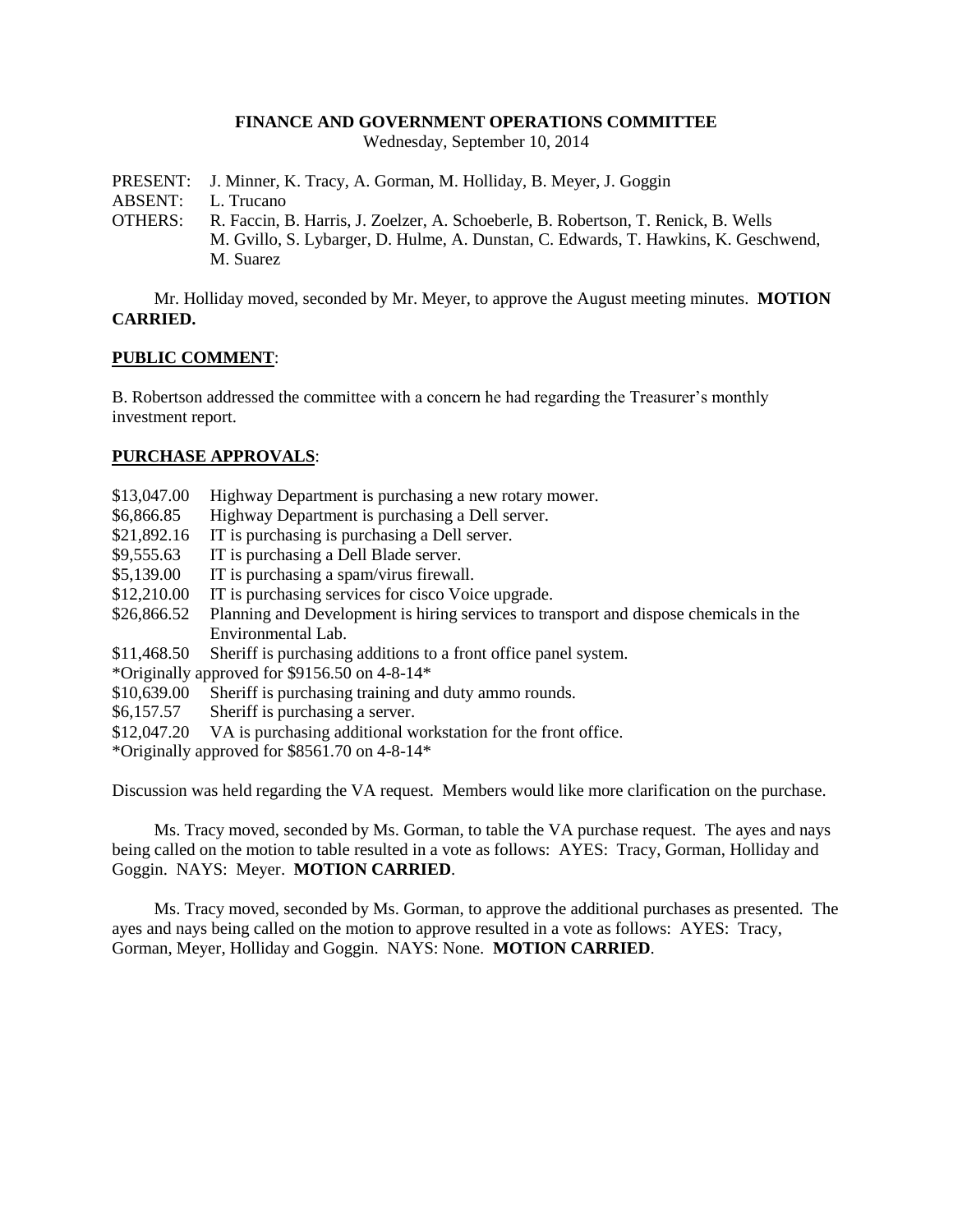# **RESOLUTIONS**:

The following was presented to the committee:

- 1. Resolution to Award Contract for Emergency Chiller Replacement at the Madison County Wood River Facility.
- 2. Resolution to Purchase a Three Year Contract for High Line's Payroll Software and Infrastructure Hosting Services Agreement for Software, Hardware, Maintenance, Support, Backup, Security, Disaster Recovery, ETC, for the Madison County Administrative Services Department.
- 3. Resolution Awarding Bids for Weatherization HVAC Contractor.
- 4. Resolution Restoring the Number of Commissioners to be Appointed to the Madison County Housing Authority.
- 5. Resolution Approving the Madison County Flood Prevention District and the Southwestern Illinois Flood Prevention Council Fiscal Year 2015 Budget and Annual Report.

Discussion was held regarding the payroll resolution.

Ms. Gorman moved, seconded by Ms. Tracy, to table the payroll resolution and send the resolution to the IT committee for further information. **MOTION CARRIED**.

Ms. Tracy moved, seconded by Ms. Gorman, to approve the additional resolutions as presented. The ayes and nays being called on the motion to approve resulted in a vote as follows: AYES: Tracy, Gorman, Holliday, Meyer and Goggin. NAYS: None.

The committee agreed to have a meeting for budget discussion on September 19, 2014 at 8:00 AM.

#### **REFUNDS**:

- \$199.36 10 checks issued from the Health Department payable to individuals who overpaid a copayment.
- 15.00 Refund issued from Animal Control, payable to an individual due to overpayment on registration fees.

Mr. Holliday moved, seconded by Mr. Meyer to approve the refunds as presented. The ayes and nays being called on the motion to approve resulted in a vote as follows: AYES: Tracy, Gorman, Holliday, Meyer and Goggin. NAYS: None.

## **APPROPRIATION RESOLUTIONS**:

1. Immediate Emergency Appropriation-2015 Juvenile Redeploy Grant.

Mr. Holliday moved, seconded by Ms. Tracy, to approve the resolution as presented. The ayes and nays being called on the motion to approve resulted in a vote as follows: AYES: Tracy, Gorman, Holliday, Meyer and Goggin. NAYS: None.